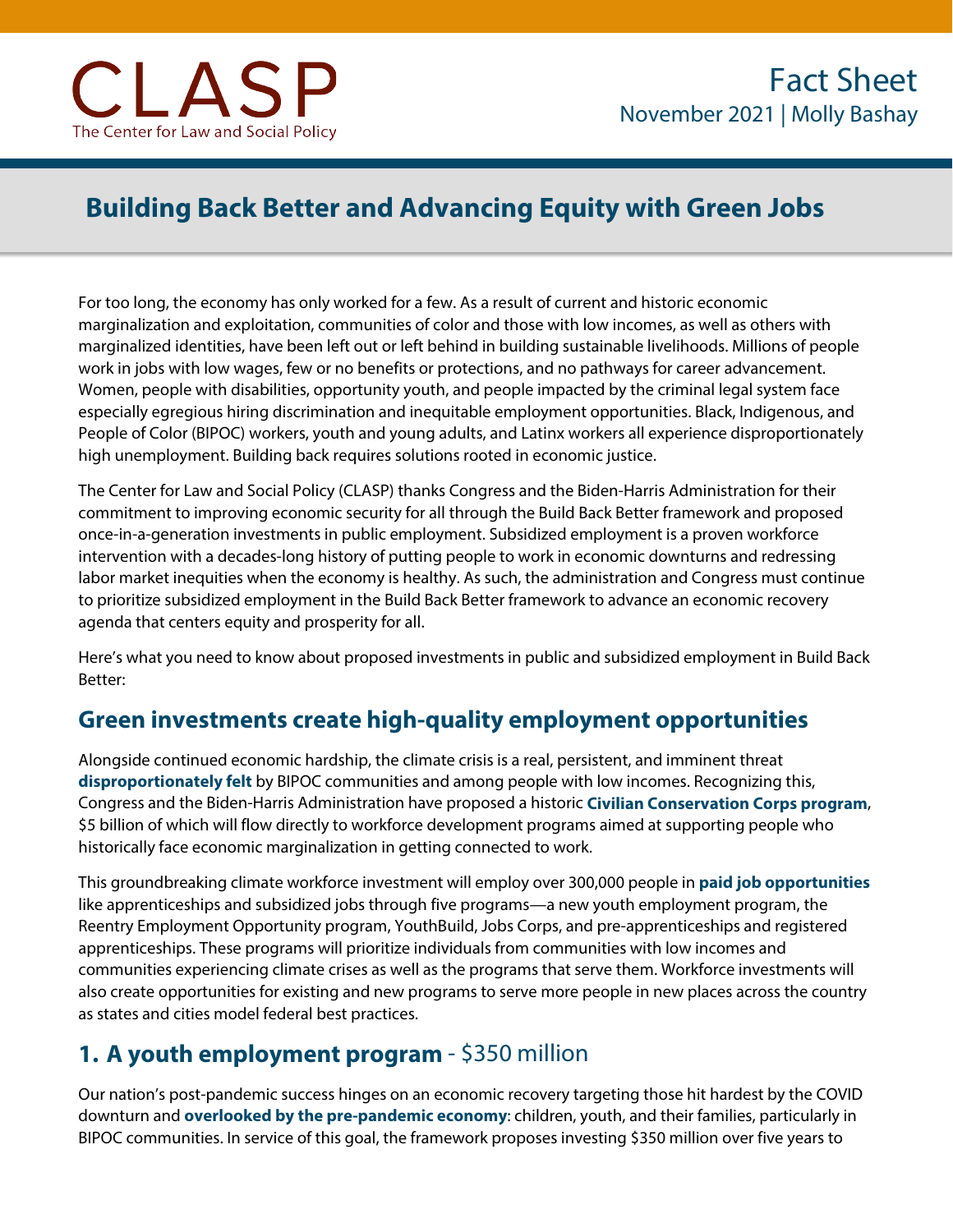provide in-school and out-of-school youth with paid work experiences at public agencies and nonprofits like community-based organizations. This new program is designed to prepare participants for high-quality, unsubsidized employment opportunities in industry sectors or occupations related to climate resilience or mitigation. In addition, it will help participants prepare for postsecondary enrollment or entrance into a registered apprenticeship program. This funding also provides for supportive services so youth can meet their basic needs as they participate in and complete the paid work experience. Throughout implementation, administrators must scale this program to guarantee access to quality jobs for young people who have been historically excluded from economic opportunity.

## **2. Reentry Employment Opportunity program** - \$1 billion

One in three adults have an arrest or conviction record that creates additional structural barriers too often precluding them from finding quality employment. Subsidized employment and transitional jobs are a proven intervention fo[r supporting and creating pathways to employment for](https://www.clasp.org/publications/report/brief/subsidized-jobs-youth-and-adults-impacted-criminal-legal-system) **people [impacted by the criminal legal](https://www.clasp.org/publications/report/brief/subsidized-jobs-youth-and-adults-impacted-criminal-legal-system)  [system](https://www.clasp.org/publications/report/brief/subsidized-jobs-youth-and-adults-impacted-criminal-legal-system)** and returning from incarceration. New investments of \$1 billion over five years in the Reentry Employment Opportunities (REO) program aim to create and align high-quality employment opportunities in industry sectors or occupations related to climate resilience or mitigation for people impacted by the criminal legal system. Subsidized employment models that are a part of a career pathway—such as pre-apprenticeships, apprenticeships, transitional jobs, and other types of integrated education and training models—can help those with criminal legal histories find meaningful employment and **[reduce further contact with the criminal](https://www.cbpp.org/blog/recovery-package-must-include-subsidized-employment-to-support-returning-citizens)  [legal system.](https://www.cbpp.org/blog/recovery-package-must-include-subsidized-employment-to-support-returning-citizens)** Subsidized employment is a model employment program for REO grantees for just this reason. When implemented well, subsidized employment can also drive **[job quality and career advancement.](https://www.clasp.org/publications/report/brief/clasp-principles-subsidized-employment-building-equitable-recovery-workers)**

### **3. YouthBuild** - \$450 million

As many as **[10 million young people](https://www.pewresearch.org/fact-tank/2020/07/29/amid-coronavirus-outbreak-nearly-three-in-ten-young-people-are-neither-working-nor-in-school/)** need the opportunity a subsidized job provides. The pandemic has devastated the economic outlook for youth and young adults, particularly Black, Indigenous, and other youth of color. Even as the nation enjoyed record low unemployment between 2016 and early 2020, young people experienced unemployment rates twice as high as the national average. As the economy begins to recover, employment rates among Black and Latinx workers continue to lag relative to their white counterparts reflecting a consistent pattern going back generations. Young people need a leg up now to get their first foothold in the labor market.

The framework proposes \$450 million over five years to support high-quality employment opportunities in industry sectors or occupations related to climate resilience or mitigation. These investments will also improve and expand access to services, stipends, wages, and benefits for YouthBuild's community-based preapprenticeship participants.

## **4. Job Corps** - \$450 million

Over **[4 million young](https://measureofamerica.org/youth-disconnection-2020/)** people remained disconnected from school and work at the beginning of the pandemic, with Black, Latinx, and Native American young people experiencing far higher rates of disconnection. **[Research](https://www.mdrc.org/publication/toward-better-future)** shows that subsidized employment is particularly effective for people with minimal work experience—including youth and young adults. Employment programs are critical for youth and young adults, and [particularly young adults of color,](https://www.clasp.org/publications/fact-sheet/subsidized-jobs-young-people) because they face staggering rates of joblessness that could have lifelong negative consequences for their earnings and housing stability without intervention.